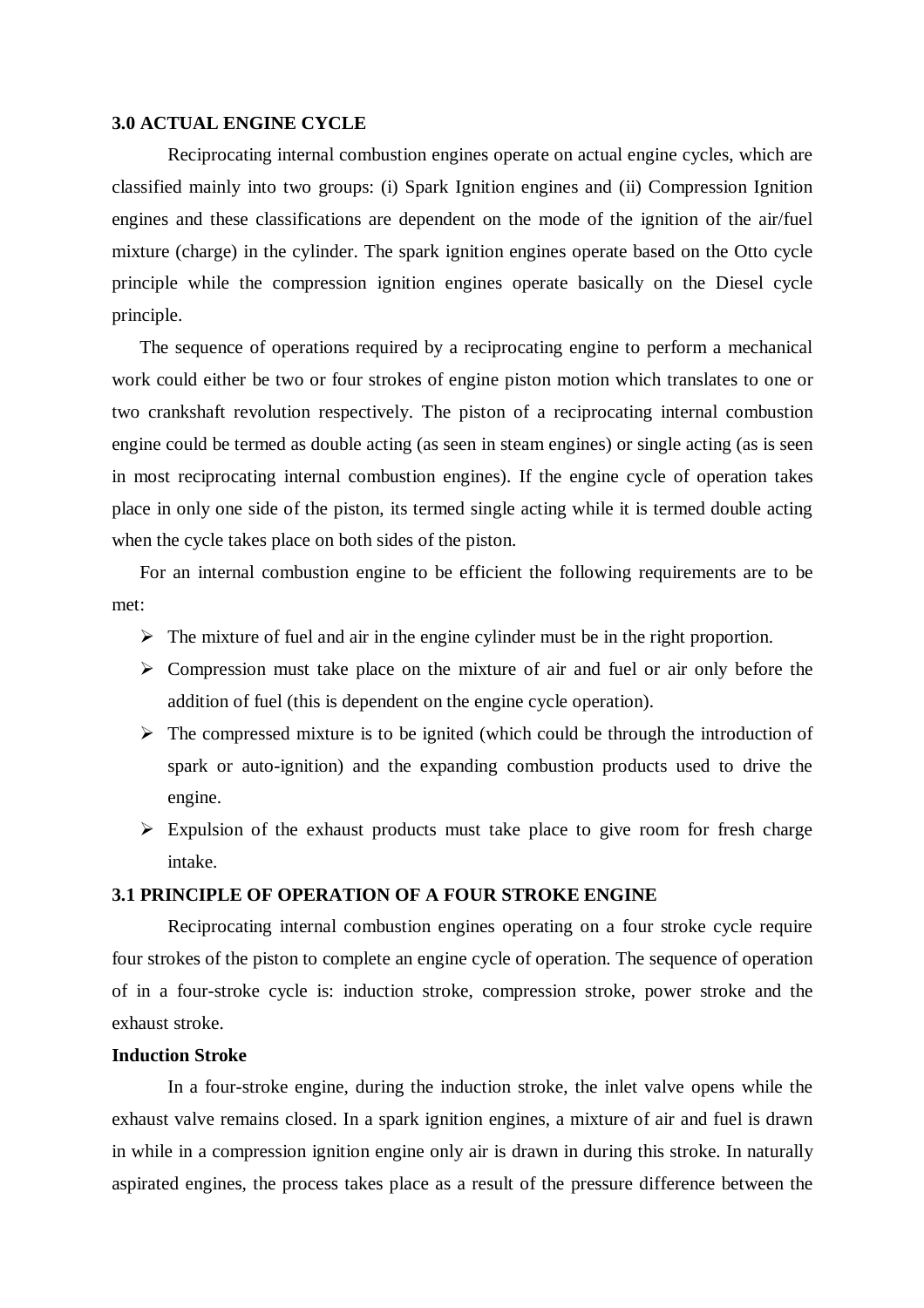cylinder and atmospheric pressure while in a supercharged or turbocharged engine, compressed air or a mixture of air and fuel is forced into the engine cylinder.

#### **Compression Stroke**

During this stroke in all reciprocating internal combustion engines, the intake and exhaust valves are closed and remain closed throughout this process. The fuel and air mixture in the case of a spark ignition engine and in the compression ignition engine, air alone is compressed during this process. At the top dead center (TDC), the charge occupies a volume equal to the clearance volume of the cylinder. In the case of a Spark Ignition (SI) engine, spark is timed to be initiated before TDC while in a compression ignition (CI) engine, injection of fuel is timed to start before TDC.

#### **Power Stroke**

The intake and exhaust valves remain closed during this process while the ignited charge combust and expand pushing the piston downward and useful mechanical work is developed during this process. Towards the Bottom Dead Center (BDC), the exhaust valves open and the product of combustion blow down the exhaust duct until the pressure in the cylinder has fallen to approximately the atmospheric pressure.

#### **Exhaust Stroke**

The piston changes direction towards the Top Dead Center (TDC) while the exhaust valve remains opened with the piston pushing out the remaining burned gas products through the engine cylinder swept volume. During the process, the in-cylinder pressure is slightly higher than the atmospheric pressure.



**Figure 3.0:** An actual four-stroke spark-ignition engine P-V diagram with the Otto cycle superimposed.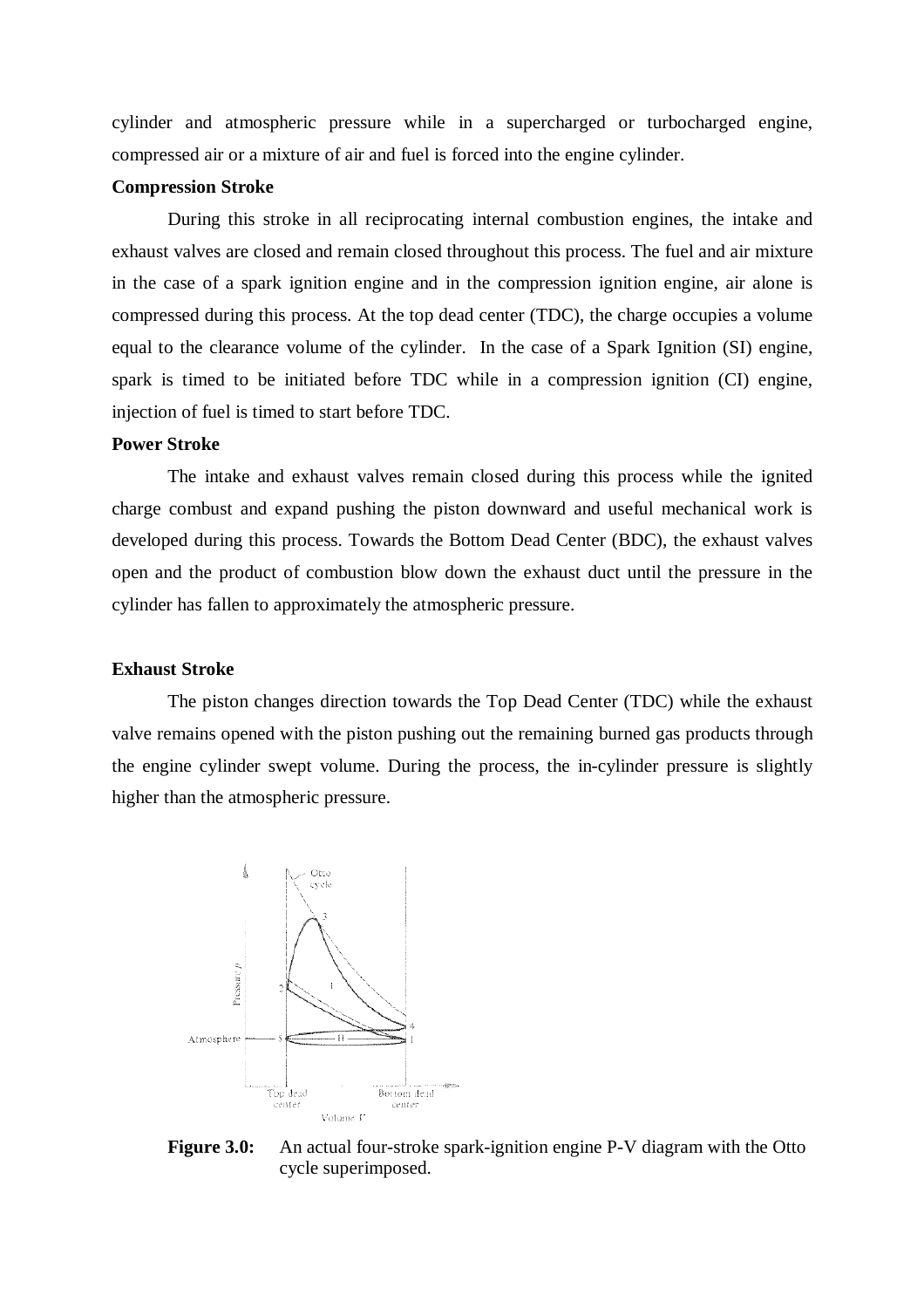## **3.2 PRINCIPLE OF OPERATION OF A TWO STROKE ENGINE**

Engines that operate on two-stroke cycles have their valves partly or fully replaced by ports which are opened and closed by the piston movements. The two stroke cycle carries out the same operation as the four-stroke cycle but completes the operation in two strokes or one revolution of crankshaft. The number of working strokes per second in a two stroke cycle engine is equal to the number of crankshaft revolution per second.

The two stroke operation can be described by the following:

- (i) Compression and induction stroke
- (ii) Power and exhaust stroke

#### **Compression and Induction Stroke**

The piston at BDC allows the inflow of pre-compressed charge into the cylinder. As the piston moves up it closes the intake and the exhaust ports and the compression of the charge takes place. Close to the Top dead Center (TDC), the charge is ignited and the charge combusts. While the piston moves up to the TDC, fresh charges are drawn into the crankcase of the engine to be pre-compressed.

## **Power and Exhaust Stroke**

Close to TDC, the charge is ignited and the high pressure generated by the combusted charge force the piston downward which leads to the generation of useful work. Close to the end of the power stroke, the exhaust port opens and the burned gases are expelled to the atmosphere. When the piston moves to BDC, the inlet port is also opened the fresh charge moves in and helps in pushing out the burned gases.



**Figure 3.1:** A P-V diagram for the two-stroke Diesel cycle (naturally aspirated)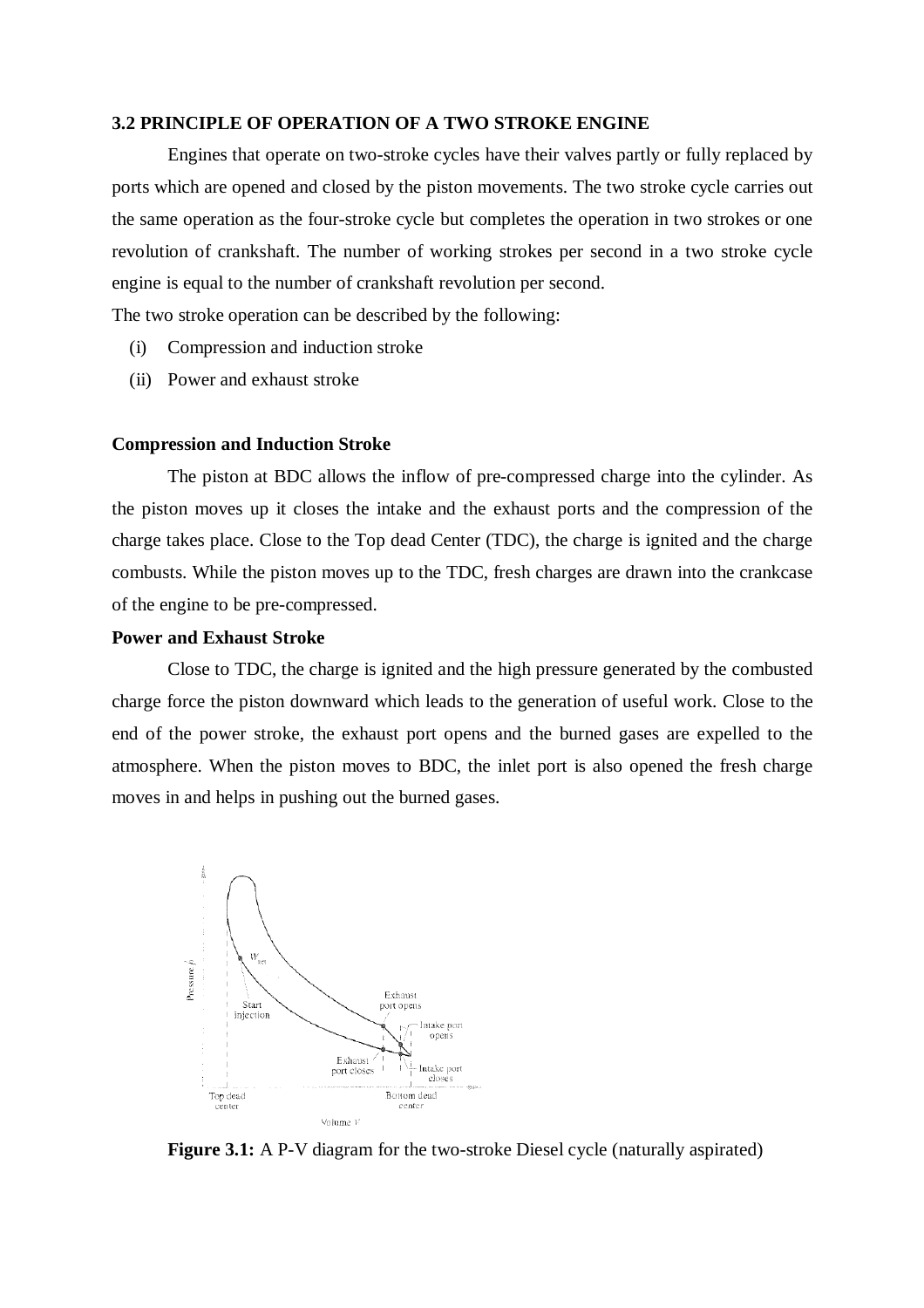#### **3.3 ENGINE PERFORMANCE**

The performance of an engine is determined by a lot of factors. The factors considered include: (i) indicated power (ip) (ii) brake power (bp) (iii) friction power (fp) (iv) indicated and brake mean effective pressures (mep) (v) mechanical and thermal efficiencies (vi) fuel consumption (specific fuel consumption) (vii) volumetric efficiency. The performance of an engine can be determined if the characteristics or parameters of the engine can be evaluated. The engine parameters may be obtained by the measurement of the engines quantities and the results plotted graphically in the form of performance curve.

#### **3.3.1 Indicated Power**

Indicated power can be defined as the rate of work done by the combusting charge on the piston as evaluated from the indicator diagram obtained from the engine. If the crosssectional area of a piston is given as A and the expanding combusting charge in the engine cylinder exerts a pressure P on the piston's cross sectional area A, the total force exerted on the piston is given as: Force  $F = P.A (N)$ .

Assuming the pressure exerted on the piston remains constant and the piston is forced through a distance L which is equal to 1 meter.

The work done  $W = FL = PAL$ .

If the piston makes n working strokes per second, then the work done per second is given as:

Power Developed =  $PLAn (W)$ 

In real engine operation, the engine cylinder pressure is not constant throughout the cycle. The mean effective pressure of the engine cylinder is calculated and used as P. The power calculated from the in-cylinder engine pressure is called the indicated power.

Indicated Power (ip) = PLAn (W) or PLAn  $*10^{-3}$  (KW).

The number of firing strokes per second in an engine is expressed as n while N represents the engine speed per second.

> For a two-stroke engine  $n = N$ For a four-stroke engine  $n = N/2$ For a double acting engine  $n = 2N$

### **QUESTION 1**

Calculate the indicated power of a diesel engine running at 4200rpm; given that the mean effective pressure is  $540$ KN/m<sup>2</sup> and the engine bore and stroke are 70mm and 105 mm respectively. The engine works on a four-stroke cycle and has 6 cylinders.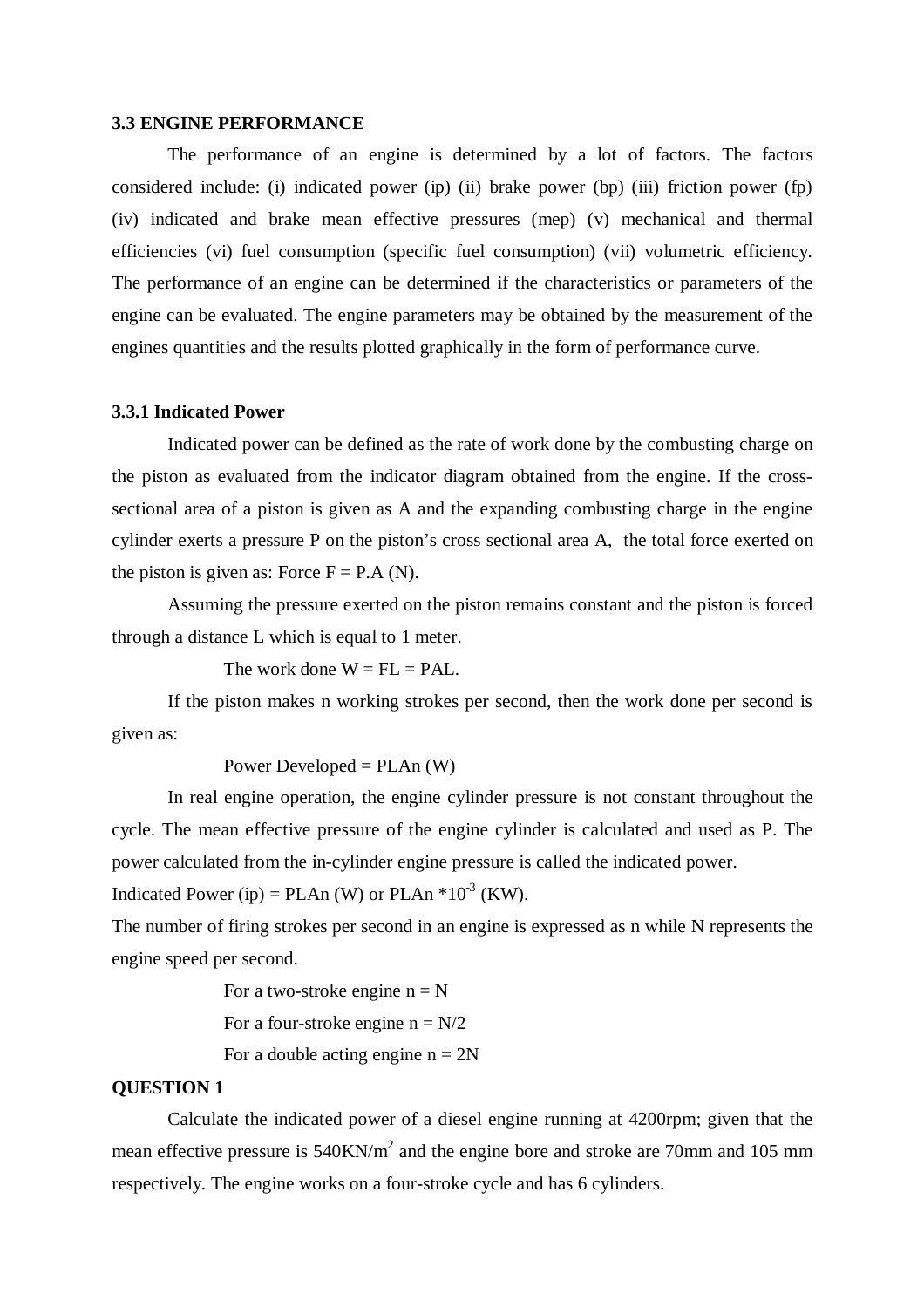#### **Solution**

 $n = N/(60 \text{ X } 2) = 4200/(120) = 35 \text{ rps}$ 

The indicated power per cylinder  $(ip) =$  $1000 \times 4$  $540 \times 1000 \times 0.105 \times \pi \times 0.07^2 \times 35$  $\times$  $\frac{\times 1000 \times 0.105 \times \pi \times 0.07^2 \times 35}{1000 \times 1000} = 7.637$  KW

For the six cylinders, the indicated power developed =  $6 \text{ X } 7.637 = 45.82 \text{ KW.}$ 

## **3.3.2 Brake Power**

The power available at the piston is the indicated power and it is measured by the indicator diagram. The useful power finally generated by the engine (available to the crankshaft) is lower than the indicated power because of the power used to overcome friction at the bearings and sliding parts.

The power output of the engine available to the engine crankshaft is known as the brake power or shaftpower. It is called brake power because it is measured by a brake at the crankshaft.

The difference between the indicated power and brake power is known as the friction power of the engine.

Friction Power  $fp = ip - bp$ 

#### **3.3.3 Mechanical Efficiency**

The mechanical efficiency of an engine is defined as the ratio of the power available to the crankshaft to the power available at the piston i.e. the ratio of engine brake power to the indicated power.

Mechanical Efficiency *ip*  $\eta_{th} = \frac{bp}{\mu}$ 

## **QUESTION 2**

A compression ignition engine has a bore of 0.1m, stroke of 0.12m and an indicated mean effective pressure of  $500 \text{KN/m}^2$ . Calculate the indicated power at the crank-speed of 3600 rpm. If the mechanical efficiency of this load and speed is 84%, compute the brake power output and the power lost from friction. The engine operates on a two-stroke cycle

## **Solution**

Area of piston A = 
$$
\frac{\pi d^2}{4} = \frac{\pi (0.1)^2}{4} = 0.00785 \text{ m}^2
$$
  
The indicated power (ip) =  $\frac{500000 \times 0.12 \times 0.00785 \times 3600}{1000 \times 60} = 28.2 \text{ KW}$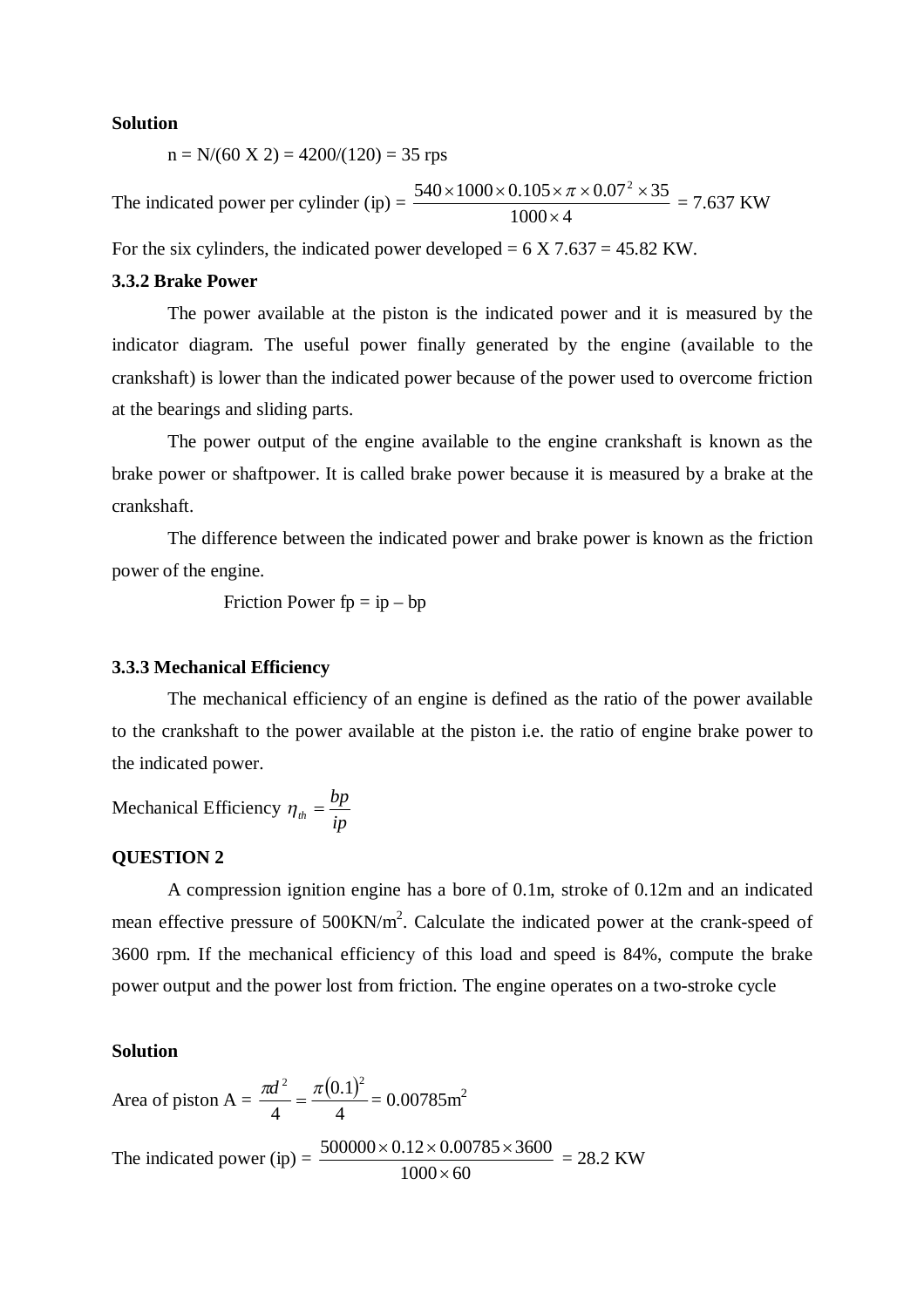The brake power (bp) = ip X  $\eta_{th}$  = 28.2 (0.84) = 23.7 KW Friction power (fp) =  $28.2 - 23.7 = 4.5$  KW

### **3.4 BRAKE POWER MEASUREMENT**

Brake power can be defined as the power output available to the crankshaft which could be measured by a rope brake. Work is done when resisting force F is overcome through a certain distance S, the amount of work being measured is a product of F and S. Power is defined as the rate of doing work.

Consider a rotating wheel of radius r in which a brake force F is applied at its rim, the product F.r is referred to as the resisting torque, T. Assuming the wheel rotates at a speed of N, rev/s against the braking force, then:

Work done per second = Force of Resistance x Distance overcome by force

```
=F x 2\pi r x N
```
The work done per second  $= 2\pi N x$  Fr

 $= 2\pi N T$ 

Thus, brake power  $P_b = 2\pi NT = T\omega$  (Watts)

Where;

 $T = Fr$  and  $\omega = 2\pi N$ 

A rope is wound once round the rim of the drum fixed to the engine's crankshaft. At one end of the rope a dead load is attached and at the other end a spring balance scale is attached. The direction of the crankshaft rotation is such that it is set against the dead weight. The engine is run at off load condition and gradually the load is added and increased until a steady load is attained when the engine runs at a steady speed.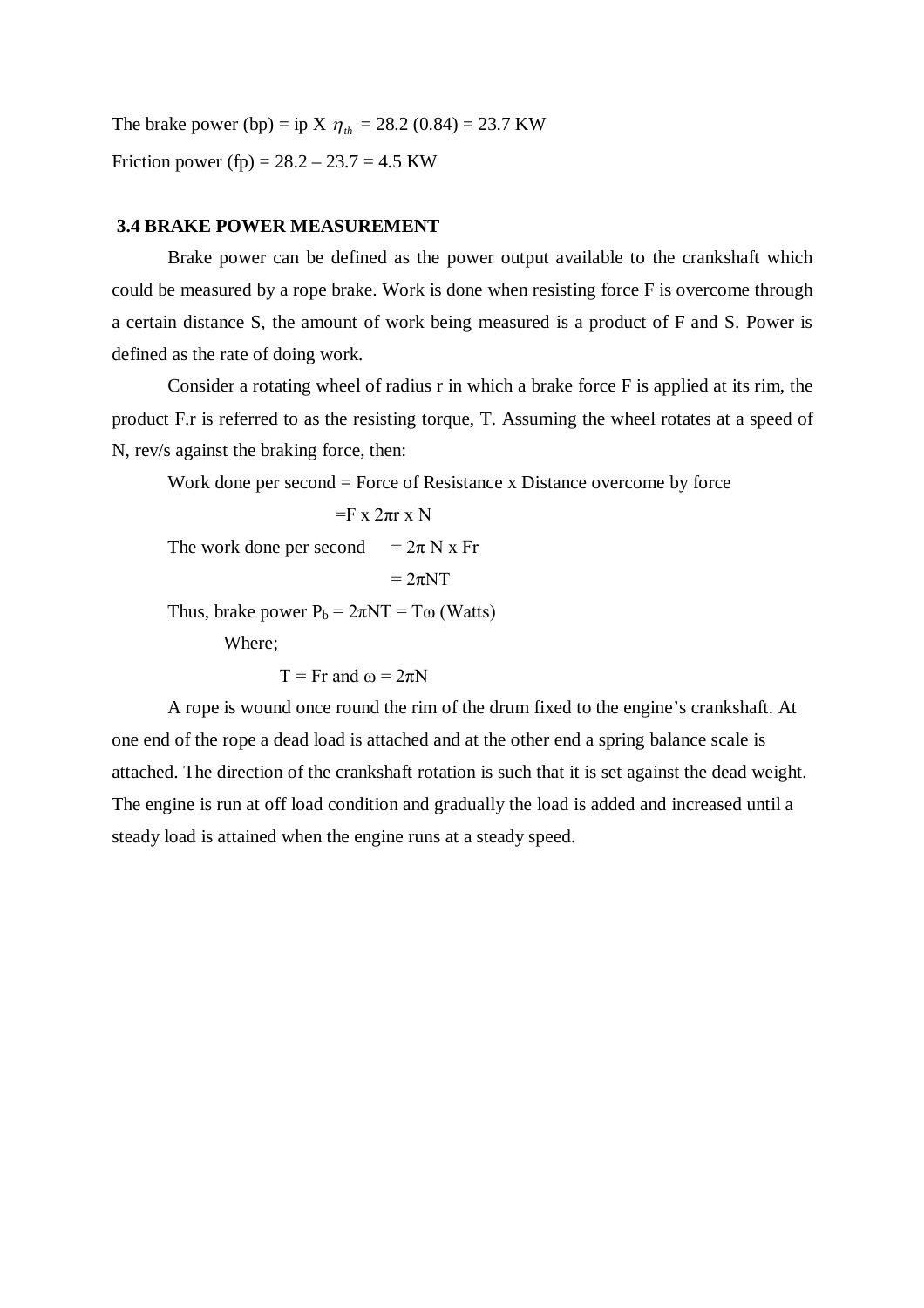

**Figure 3.2:** Brake power measurement

Readings are taken at this load.

 $N =$  dead load on the rope brake, N

 $S_b$  = the reading of the spring balance, N

 $D$  = the diameter of the brake wheel, N

The load is considered to act along the centreline of the rope, thus resisting torque due to the dead load= **N**D/2.

The torque as a result of the spring balance load  $S_b$ , which reduces the resisting torque because it acts in the same direction of the rotating wheel is expressed as :  $S_b$  (D/2) Nm

The effective braking torque,  $T = (N-S_b)D/2$  Nm  $=(N-S<sub>b</sub>)R$  Nm

For an engine with a speed of N rev/s, the power absorbed by the brake drum is given as:

$$
BP = \frac{\omega T}{1000} \, KW
$$

$$
BP = \frac{2\pi NT}{1000} \, KW
$$

## **QUESTION 3**

A four cylinder, single acting internal combustion engine, working on a four stroke cycle develops an indicated power of 56KW at 4000rev/min. The cylinder diameter is 76 mm and the stroke 93 mm. Find the mean effective pressure in each cylinder. If the mechanical